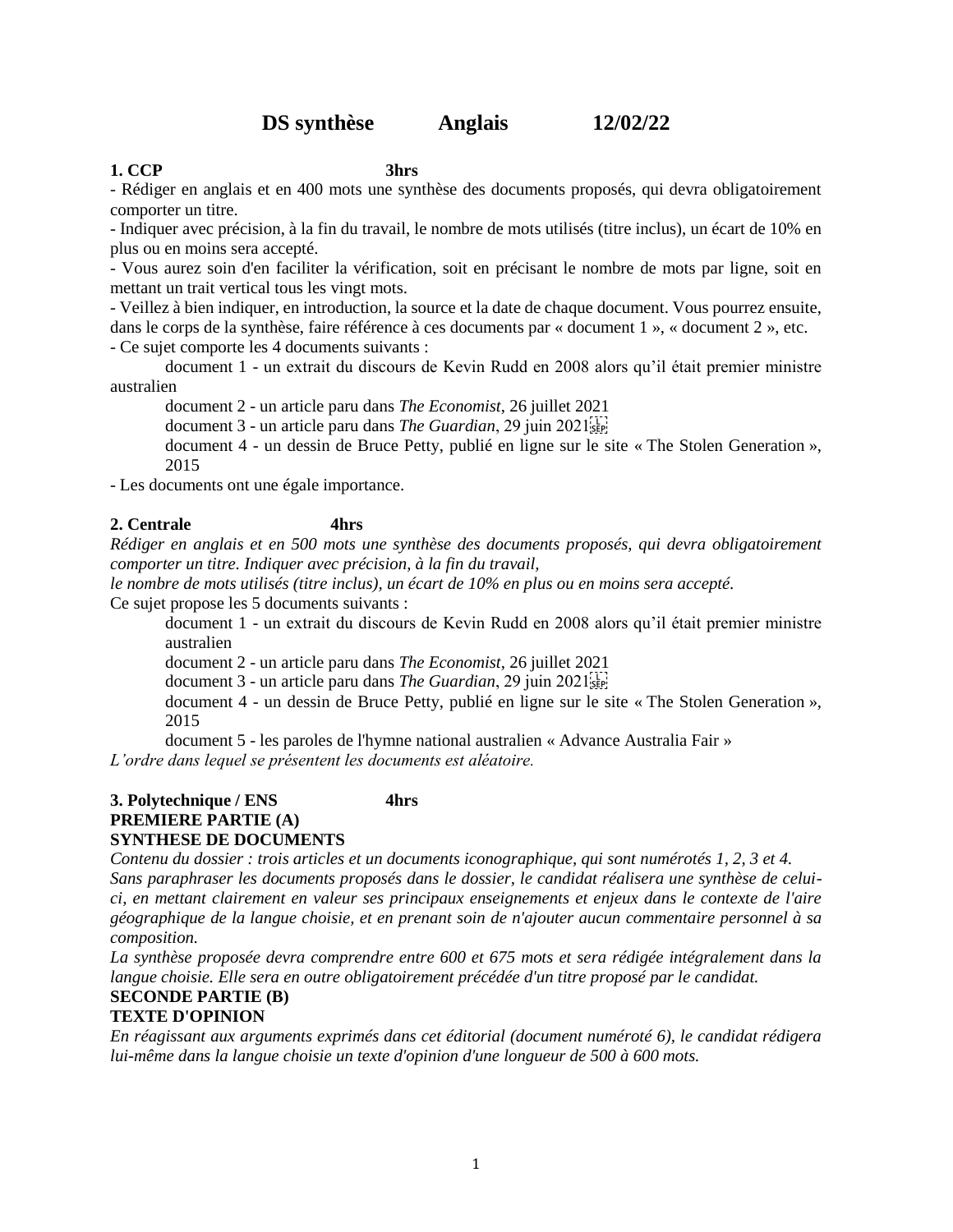#### **Document 1: 2008 speech of Australian Prime Minister Kevin Rudd.**

*"Mr Speaker, I move:* 

*That today we honour the Indigenous peoples of this land, the oldest continuing cultures in human history.* 

*We reflect on their past mistreatment.* 

*We reflect in particular on the mistreatment of those who were Stolen Generations - this blemished chapter in our nation's history.* 

*The time has now come for the nation to turn a new page in Australia's history by righting the wrongs of the past and so moving forward with confidence to the future.* 

*We apologise for the laws and policies of successive Parliaments and governments that have inflicted profound grief, suffering and loss on these our fellow Australians.* 

*We apologise especially for the removal of Aboriginal and Torres Strait Islander children from their families, their communities and their country.* 

*For the pain, suffering and hurt of these Stolen Generations, their descendants and for their families left behind, we say sorry.* 

*To the mothers and the fathers, the brothers and the sisters, for the breaking up of families and communities, we say sorry.* 

*And for the indignity and degradation thus inflicted on a proud people and a proud culture, we say sorry. We the Parliament of Australia respectfully request that this apology be received in the spirit in* 

*which it is offered as part of the healing of the nation.* 

*For the future we take heart; resolving that this new page in the history of our great continent can now be written.* 

*We today take this first step by acknowledging the past and laying claim to a future that embraces all Australians.* 

*A future where this Parliament resolves that the injustices of the past must never, never happen again. A future where we harness the determination of all Australians, Indigenous and non-Indigenous, to close the gap that lies between us in life expectancy, educational achievement and economic opportunity. A future where we embrace the possibility of new solutions to enduring problems where old approaches have failed. A future based on mutual respect, mutual resolve and mutual responsibility.* 

*A future where all Australians, whatever their origins, are truly equal partners, with equal opportunities and with an equal stake in shaping the next chapter in the history of this great country, Australia.* 

*There comes a time in the history of nations when their peoples must become fully reconciled to their past if they are to go forward with confidence to embrace their future.* 

*Our nation, Australia, has reached such a time.* 

*That is why the parliament is today here assembled: to deal with this unfinished business of the nation, to remove a great stain from the nation's soul and, in a true spirit of reconciliation, to open a new chapter in the history of this great land, Australia.* 

*Last year I made a commitment to the Australian people that if we formed the next government of the Commonwealth we would in parliament say sorry to the stolen generations.* 

*Today I honour that commitment.* 

#### **Document 2**

#### **What happened at residential schools for indigenous children in North America? Abuse was rife in government-funded programmes in America and Canada** *The Economist*, July 26, 2021

Ground-penetrating radar has unearthed over 1,300 unmarked graves in Canada in recent months, on sites of five former residential schools for indigenous children. In response, protesters tore down statues of colonial-era figures and some cities cancelled Canada Day celebrations, usually held on July 1st. On June 22nd Deb Haaland, the United States' first indigenous secretary of the interior, announced an investigation into her own country's boarding schools for Native Americans. So what exactly happened at these institutions for indigenous children?

In the mid-1800s, the American government forced indigenous people westward, often to barren places, so as to take their land. Many Native Americans died en route. (About one-fifth of the Cherokee tribe, one of several groups removed, perished on the so-called "Trail of Tears".) The US armed forces battled or massacred tribes that resisted. But that policy was expensive. In 1870 the United States was spending \$20m a year (\$415m today) on its Indian Wars. And as white settlers moved west, some worried that the country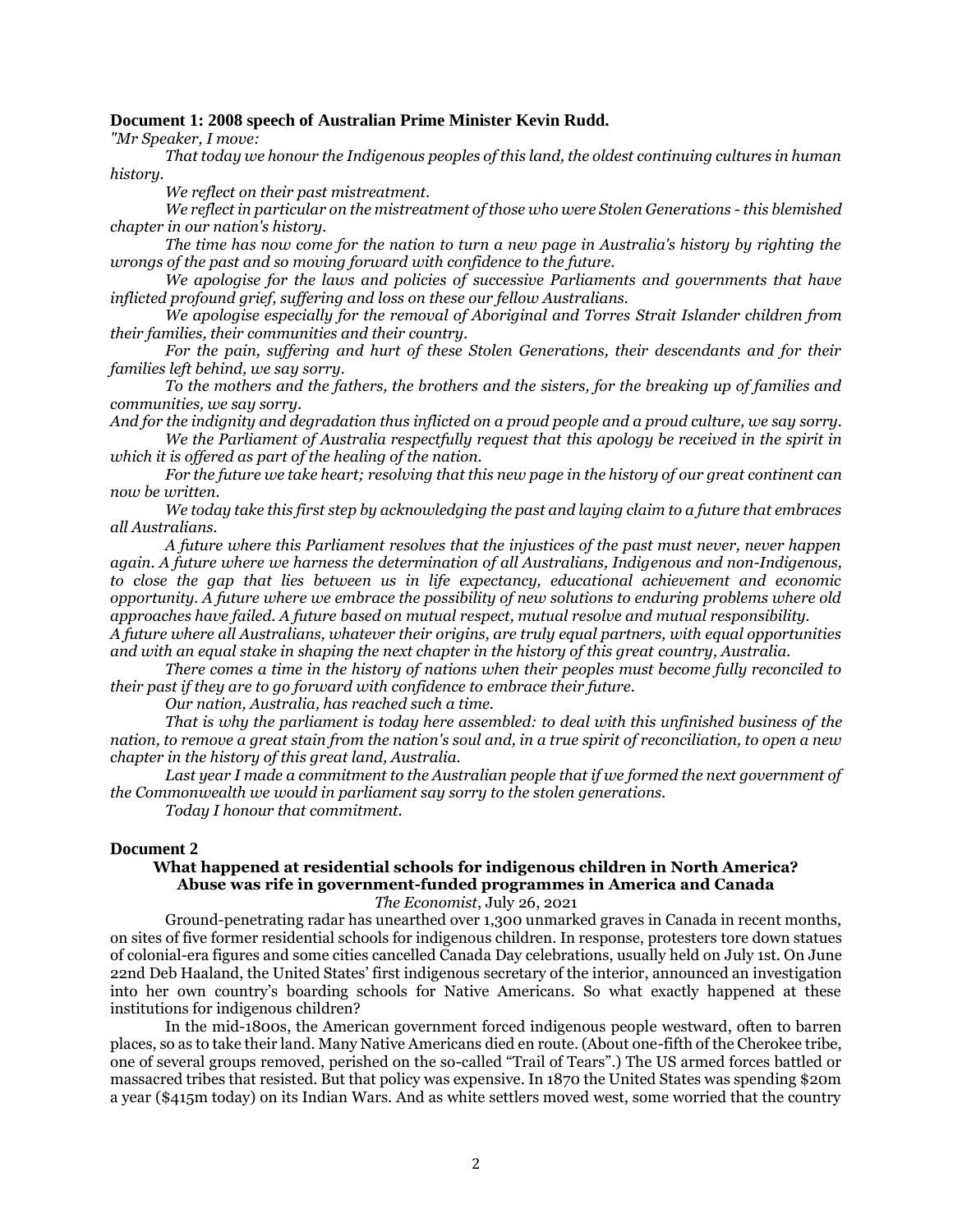was running out of space to relocate Native Americans. Instead, the government turned to forced assimilation and in the mid-to-late 1800s began funding boarding schools for indigenous children on a large scale. Canada followed suit. The purpose of the schools was to "kill the Indian" and "save the man".

Some schools were run by churches and funded by the government (in Canada, the Roman Catholic Church ran about 60% of residential schools). Others were directly government-run. Children were forbidden from speaking their native languages. Many were physically and sexually abused, and some were made to work for white families. The Canadian and American governments punished parents who refused to send their sons and daughters. In 1895, 19 men from the Hopi tribe were sent to prison on Alcatraz for refusing to do so. Conditions were poor and quarters cramped, and many children died. Others lost their lives in accidents or attempts to escape. Until the 1950s, indigenous children at residential schools in Canada died at between two and five times the rate of their peers elsewhere in the country.

The last of Canada's residential schools closed in the 1990s, but some of America's are still open today. (In the 1970s these schools started promoting indigenous culture and language and became voluntary.) Around 150,000 indigenous children in Canada passed through them between the 1870s and 1990s. Similar data for America do not exist. That is, in part, because the country has not held a truth and reconciliation commission, as Canada did. The Canadian government has apologised for the institutions and compensated survivors, a response to a lawsuit which was brought by survivors of the schools and settled in 2007.

More discoveries of unmarked graves in Canada are likely. And of those that have been found, it is still unclear who was buried or how they died. According to the ?aq'am, an indigenous group that located graves at one of the sites, some burials may have originally been marked by wooden crosses that decayed over time. Investigations may locate unmarked graves at schools in America too. There is still much to unearth.

#### **Document 3**

## **The children's graves at residential schools in Canada evoke the massacres of Indigenous Australians**

### *Until there is truth-telling in Australia about the colonisation process, reconciliation remains superficial*

by William Pengarte Tilmouth – Tue 29 Jun 2021 – *The Guardian* 

First Nations people across Australia are mourning with Canadian First Nations families as evidence mounts of hundreds of deaths of children at residential schools.

We are standing with our Canadian First Nations brothers and sisters on these recent horrific discoveries.

The massacres, forced assimilation and cultural genocide in Australia is something this country has yet to face up to. My own experience of being removed from my family and taken thousands of kilometres away to a mission home is part of that history.

The massacres, removal of children, poisonings and atrocities inflicted on Australia's First Nations peoples were designed to exterminate us, to erase the entire race of my people on this planet.

I think about the day I was taken every day. The process was a continuing act of colonisation and assimilation and the aims of it was akin to being buried alive. That is how I feel every day.

Last week it was announced that more than 700 unmarked graves had been discovered by the Cowessess First Nation at the Marieval Indian residential school in Saskatchewan province.

Added to the recent 215 graves discovered by the Tk'emlups te Secwépemc First Nation at the former Kamloops Indian residential school in British Columbia last month, and further graves on other sites, the number of graves is more than 1,000.

From colonisation, many First Nations in Canada lost their lands, and from the late 1800s, First Nations children in many parts of Canada were forced to attend residential schools distant from their families as part of an assimilation policy.

Frequently the schools were run by religious orders connected with Christian churches. They forbade children speaking in their First Nations languages and other cultural practices, often through violence. Many children suffered abuse, including deprivation of food, physical violence and sexual abuse.

The experiences in Canada are echoed here in Australia. Until there is truth-telling in Australia about the colonisation process across the whole of the continent, the process of reconciliation remains superficial. The country and its political leadership needs to address these issues as a matter of urgency.

It is also a responsibility to call out the Australian government and say: you are guilty of the same reticence to do anything to support generations with the suffering of their past.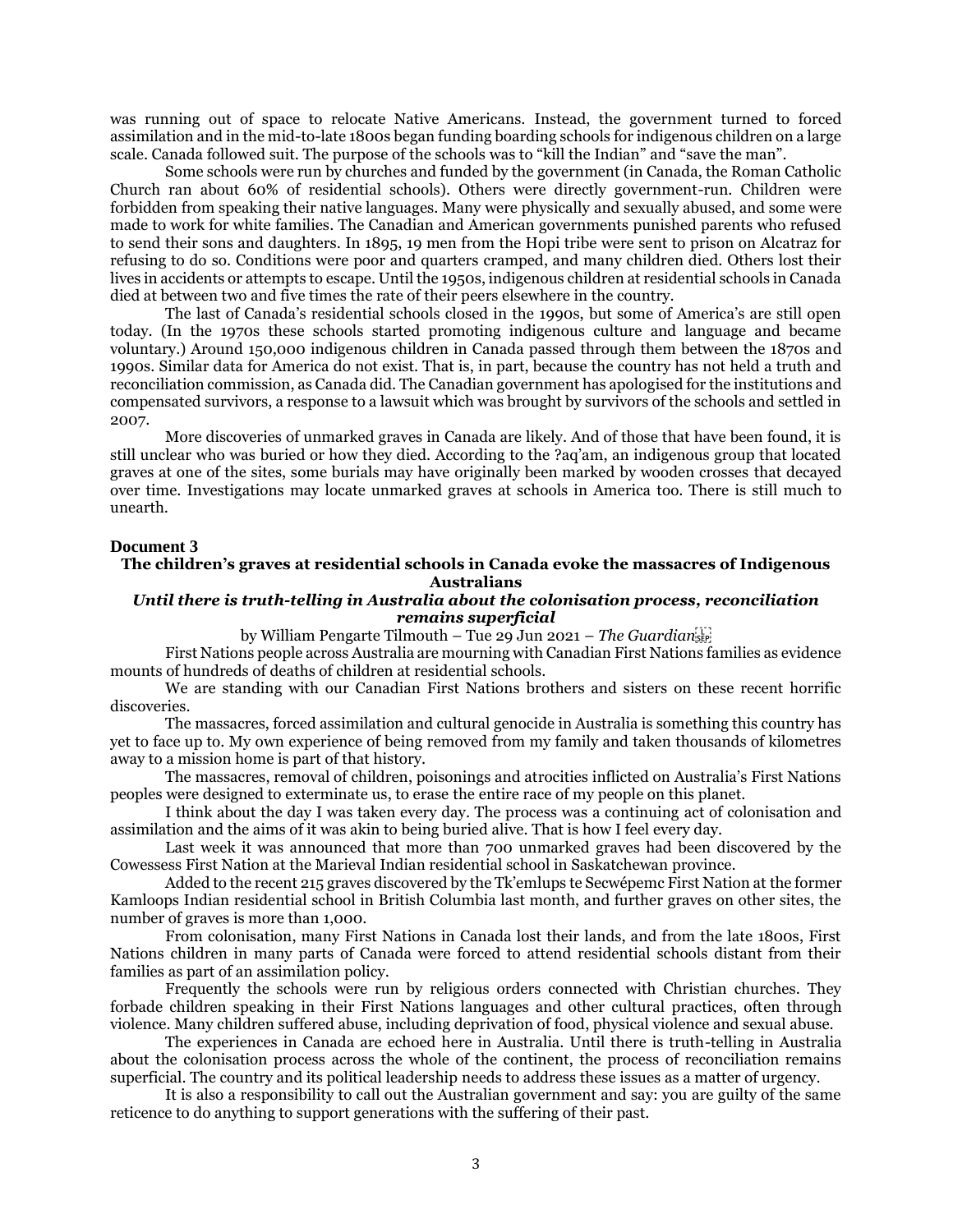Open your eyes, your heart, and your chance to change how we treat each other, and how we treat our First Nations people, and honour our history, our truth.

As an Arrernte Elder, I and my family and community have a strong obligation to stand together in times of discoveries like these. To stand in solidarity, in truth telling, in solemnity, and mark the time this situation occurred.

It was the aspiration of the assimilation policy and programs to allow us to die a thousand deaths every day. Telling my story every time is perpetual grief. There is no respite. There is no relief. There is no respect, and no recompense.

## **Document 4**



Bruce Petty, 2015 from the website "The Stolen Generation"

## **Document 5: The Australian national anthem**

1. Australians all let us rejoice, For we are one and free; We've golden soil and wealth for toil, Our home is girt by sea; Our land abounds in Nature's gifts Of beauty rich and rare; In history's page, let every stage Advance Australia fair! In joyful strains then let us sing, "Advance Australia fair!"

2. Beneath our radiant southern Cross, We'll toil with hearts and hands; To make this Commonwealth of ours Renowned of all the lands; For those who've come across the seas We've boundless plains to share; With courage let us all combine To advance Australia fair. In joyful strains then let us sing "Advance Australia fair!"